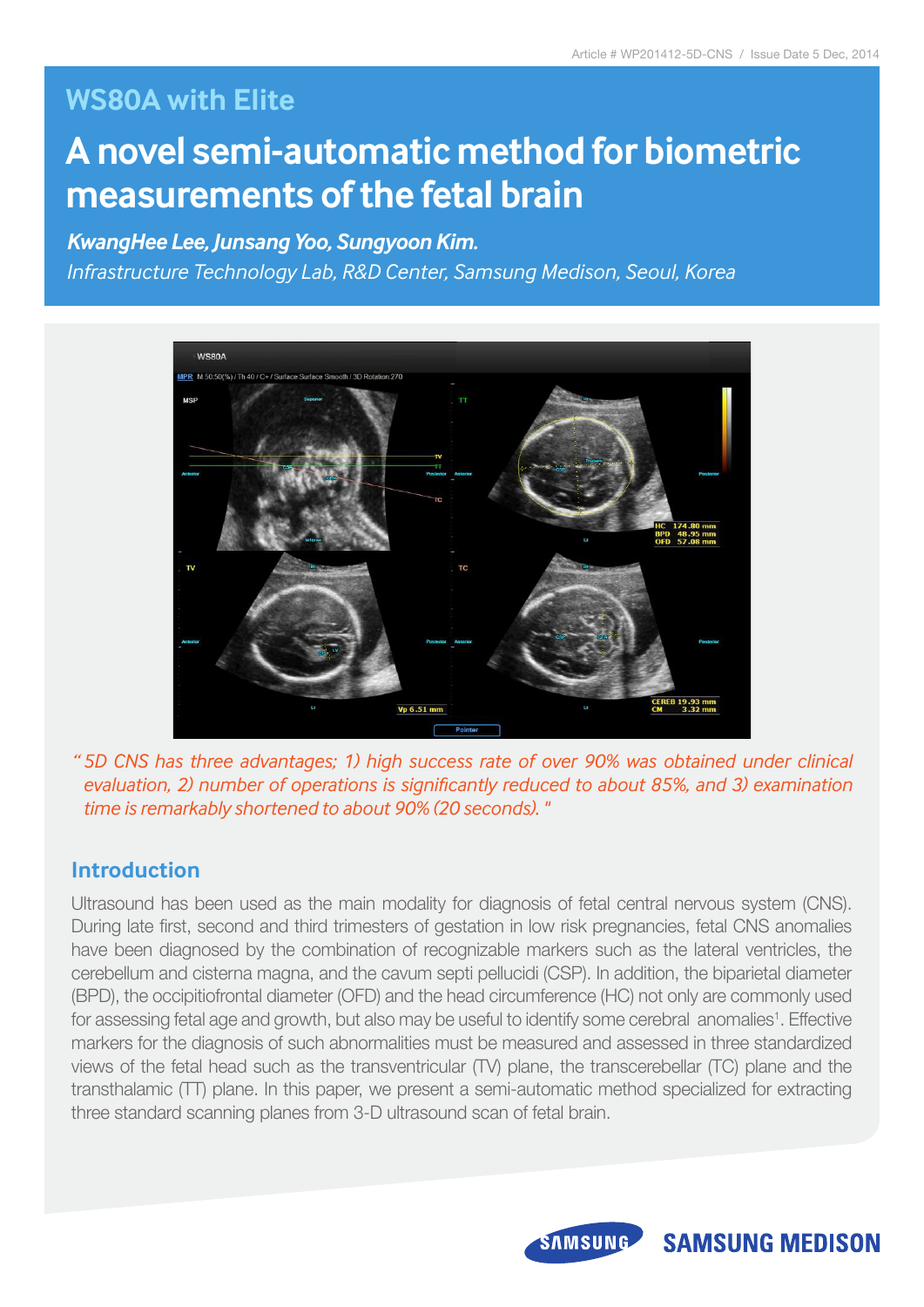5D CNS receives volume data acquired with 3-D ultrasound of fetal head and manually selected two initial reference points(IRPs) as inputs, and extracts the three standard axial planes which are commonly referred to as the transthalamic (TT) plane, the transventricular (TV) plane and the transcerebellar (TC) plane. After the standard scanning planes are extracted, the measurements in each plane are automatically obtained and major landmarks are annotated. The orientation legends (Superior, Inferior, Anterior, Posterior, Lt, Rt) are displayed as well.





#### Figure 1. The mid-sagittal plane and the three standardized axial planes of the fetus.

### **Technology**

In order to make the problem tractable with high accuracy, we reduce the dimension of the search space using relative anatomical relations between the initial axial plane and the standardized planes based on the initial reference points (IRPs). To extract the three standardized planes, we exploit a pattern classification algorithms on the initial axial plane with IRPs. However, since our algorithms consider only anatomical appearance of reference images, it is difficult to extract true standardized planes that perfectly correlate with biometric measurement protocol of the International Society of Ultrasound in Obstetrics and Gynecology (ISUOG). Thus, we combine clinical knowledge-based cues with our pattern classification algorithms to determine the best standardized planes that are clinically significant (Figure 2, 3).



Figure 2. Clinical significance

(a) In TVP, the widest part of lateral ventricle with strong ventricle wall should be measured.

(b) TCP should pass through the center of the cerebellum and widest part should be measured.



# **SAMSUNG MEDISON**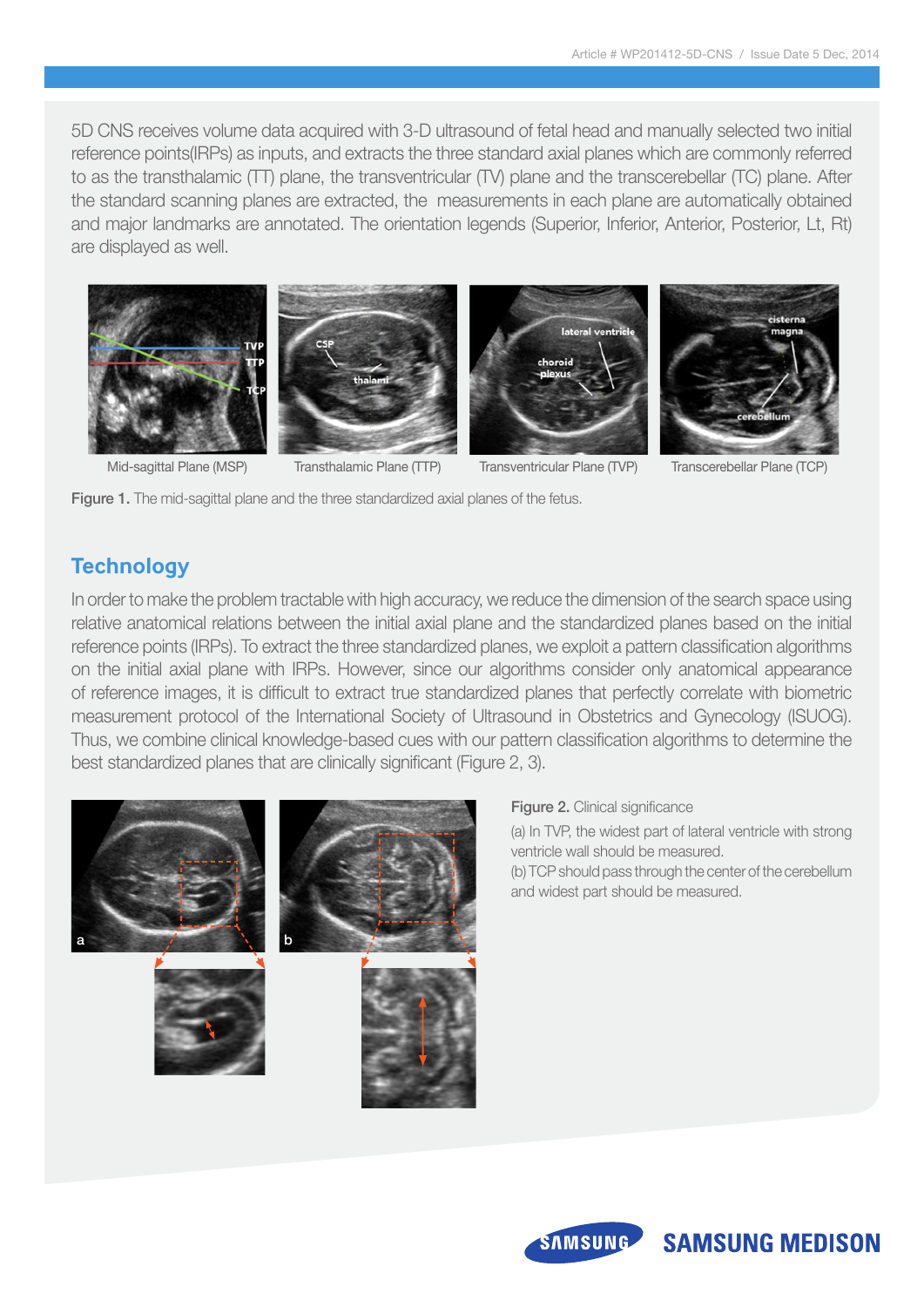

Figure 3. The workflow of our algorithm

**Biometric Measurements**

### **Performance**

43 volume data acquired from fetuses between 20+0 to 28+0 weeks of gestational age have been used to investigate the robustness and the accuracy of 5D CNS. Figure 4 shows the success rates for the MSP and three standardized planes (TT planes, TV planes, TC planes). We tested with the pattern classification algorithms.





95.1%



**Midsagittal plane Transventricular plane Transthalamic plane** 92.9%



97.7%



**Transcerebellar plane** 92.7%



Figure 5 shows the success rates and measurement errors for the six biometric measurements. The experts evaluated success or failure by confirming whether calipers were correctly placed in accordance with biometric-measurement protocol. Table 1 shows the number of operations and running time for manual and automatic biometric measurements. The number of operations is considerably reduced from 13 to 2 compared to manual measurement. As a result, the examination including scanning time is also remarkably decreased from several minutes to about 20 seconds.

|               | me                           |            | TVP | TCP |          | Total | <b>Time</b> |                  |
|---------------|------------------------------|------------|-----|-----|----------|-------|-------------|------------------|
|               | НC                           | <b>BPD</b> | OFD | TV  | TCD      | СM    |             |                  |
| <b>Manual</b> |                              |            |     |     | <u>_</u> |       | 13          | 5 <sub>min</sub> |
| Automatic     | The Initial reference points |            |     |     |          |       |             | 5sec             |

Table 1. The number of operations and the running time.